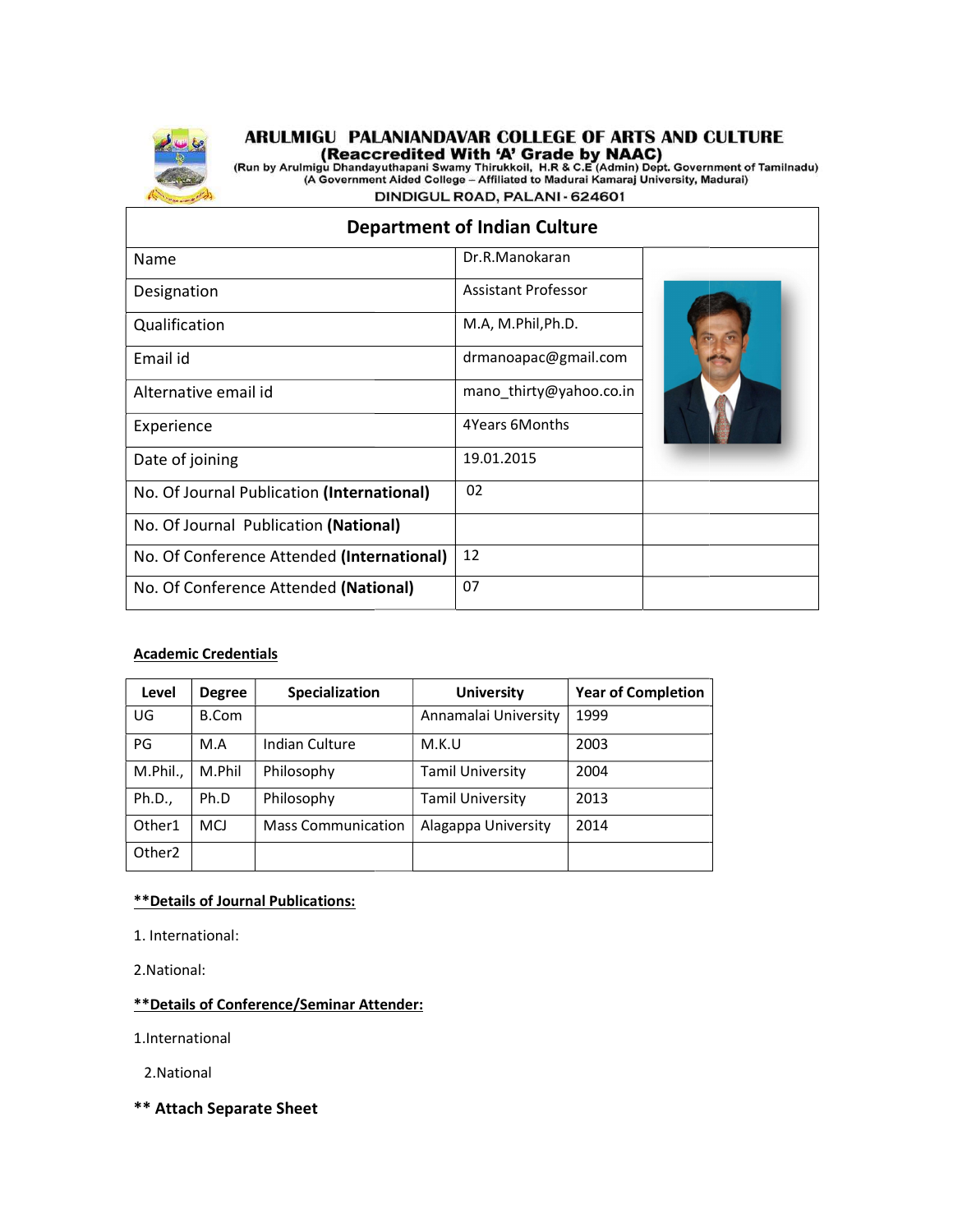## Conference, SeminarsandWorkshops

## International Journal - 2

- 1. Paper presented on the title "A Study Of The Significance Of Ethical Values In Buddhist Philosophy" In the International online Multidisciplinary Journal Issus 07 April 2017, ISSN NO: - 2249-894X.
- 2. Paper presented on the title "A Study Of The Basic Features Of Saiva Siddhanta Philosophy" In the International online Multidisciplinary Journal Issus 05 June 2017, ISSN NO: - 2230-7850.

## International Level - 12

- 1. Paper Presented on the title "The use of Medicine in Thirukkural" in theInternational Conferenceon "Tamil for Medical Sciences" conducted by Dept. of Architecture, Tamil University and other Organizations - June - 2005.
- 2. Paper Presented on the title "The aspect of Bravery of Women in Sangam Literature" in the International Seminar on "Status of Women in Classical Literature in Sangam Period" conducted by Mother Teresa Women's University, Kodaikanal and Classical Tamil Research Centre, Chennai - March - 2007.
- 3. Paper Presented on the title "Philosophical Thoughts in Bharathi" in the International Seminar on "Bharathi – PadaippumPaarvaiyum (ISBN: 978-93- 81006-78-8)" conducted by Bangalore Bharthi Tamil Sangam and Semoothai Publisher, Chennai - May - 2014.
- 4. Paper Presented on the title "Religious Concept of Birth and Rebirth" in the International Conference on "46<sup>th</sup> International Conference (ISBN: 978-81-928616-8-5)" conducted by All India University Tamil Teachers Association, Tamil University , 16, 17 - May - 2015.
- 5. Paper Presented on the title "Dolmens in Tamil Culture" in the International Conference on "Elements of Arts and Human in Tamil Literature (ISBN: 978-93- 80800-59-2)" conducted by Kongunadu Arts and Science College, Coimbatore, University of Malaya, 07 - Dec - 2015.
- 6. Paper Presented on the title "Non-violent Resources in the Puranaanooru" in the International Conference on "The Tradition of Tamil lives and change (ISBN: 978- 93-81006-06-1)" conducted by K.S.G Arts and Science College, Coimbatore, Semoothai Publisher, Chennai – 26- Dec - 2015.
- 7. Paper Presented on the title "Soul endral..." in the International Conference on "Concept of Bhakti in Tamil Literature (ISBN: 978-81-925388-0-8)" conducted by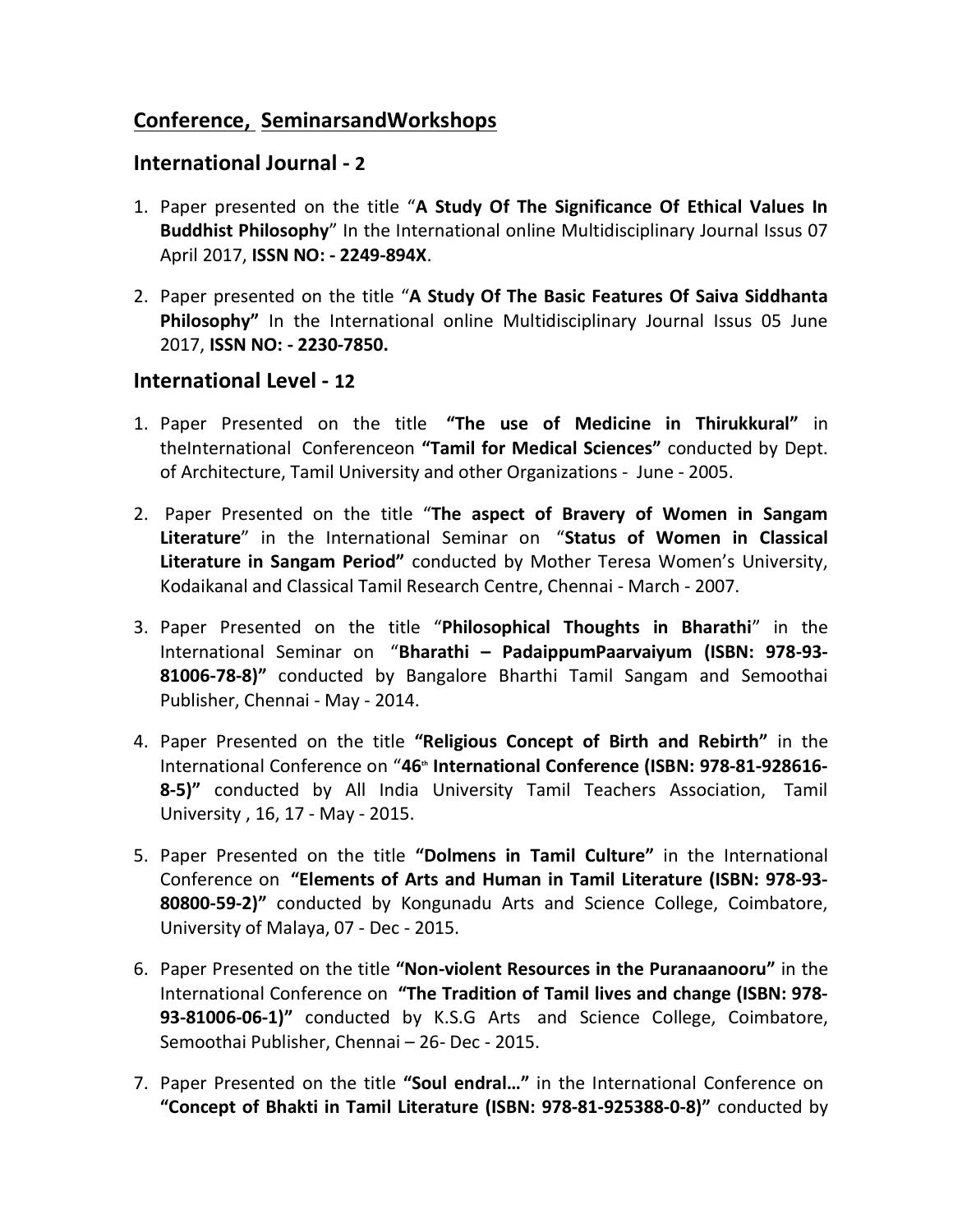Sri Sankaraa Arts & Science College, Kanchipuram, University of Malaya, 19 - Dec - 2015.

- 8. Paper Presented on the title "Palanthamilarinuierinapaguppaivuoruparvai" in the International Conference on "47<sup>th</sup> International Conference (ISBN: 978-93-85977-45-9)" conducted by All India University Tamil Teachers Association, Tamil University , 3,4 - Sep - 2016.
- 9. Paper Presented on the title "SamayaThathuvangalilAlavaimuraikal" in the International Conference on "Samayapanmaiumsamayapoosalkalum (ISBN: 978- 81-93314-07-4)" conducted by School of Religions, Philosophy and Humanist Thought, Inter Religious Scholars forum, Madurai Kamarajar University ,22 - Feb - 2017.
- 10. Paper Presented on the title "Yoga in Vivekananda view" in the International Conference on "International Conference on Yoga" conducted by Tamil University - 10,11 March - 2017.
- 11.Paper Presented on the title "ThirumanthiramUnarthumNilayamai" in the International Conference on "ThirumanthirathilpanpaatuVilumiyangal (ISBN: 978-93-0132-05-1)" conducted by School of Department of Philosophy, Religion and Culture, ThirumanthiramArutsabaiArakattalai, Trichy , 27 - Mar - 2017.
- 12.Paper Presented on the title "PalanthamilarnaagarikathilaadaiumSulaliyalum" in the International Conference on "Inter Faith Reflections on Ecology and Global Harmony (ISBN: 978-93-86568-21-2)" conducted by School of Religions, Philosophy and Humanist Thought, Inter Religious Scholars forum, Madurai Kamarajar University ,06 -Mar - 2018.

## National Level - 07

- 1. Paper Presented on "Thirumaliyam in Tamil Literature " in the National Seminar on "Thirumaliyam" – Dept. of Philosophy, Tamil University, Thanjavur - 28, 29 March 2011.
- 2. Paper Presented on "Method of Life as Expounded in the Literature of Nammalvar" National Seminar on "Way of Life in Vaishnavism" – Dept. of Philosophy, Tamil University, Thanjavur - 23,24 Jan 2012.
- 3. Participated in the National Seminar "Philosophical Thoughts in the Twin Tamil Kappiyam" - Dept.of Literature, Tamil University, Thanjavur and Classical Tamil Research Centre, Chennai - December 11- 13, 2012.
- 4. Participated in the "2nd National Community Radio Sammelan" Ministry of information and Broadcasting, Govt. of India and Commonwealth Educational Media Center for Asia, VigyanBhawan, and New Delhi - 18.02.2012 – 20.02.2012.